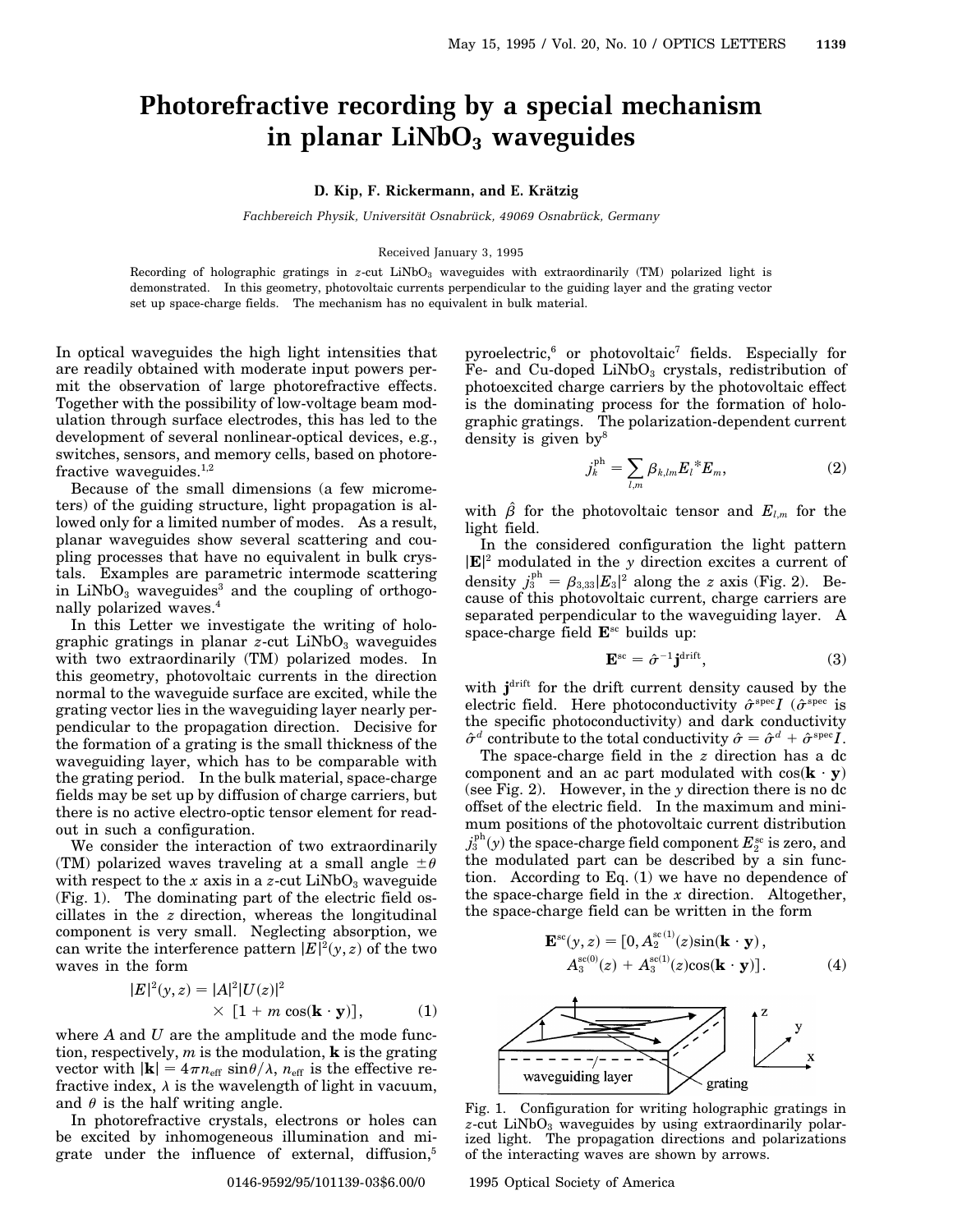

Fig. 2. Schematic representation of the photovoltaic current density  $j_3^{\text{ph}}(y, z)$  in the *yz* plane of a *z*-cut waveguide. Here  $\Lambda = 2\pi/|\mathbf{k}|$  is the grating period and *d* is the effective waveguide thickness. The arrows illustrate the current density for the lowest-mode  $TM_0$ .

Here  $A_3^{\text{sc}(0)}$  is the amplitude of the dc field component in the *z* direction and  $A_2^{\text{sc}(1)}$  and  $A_3^{\text{sc}(1)}$  are the ac components modulated with  $\sin(\mathbf{k} \cdot \mathbf{y})$  and  $\cos(\mathbf{k} \cdot \mathbf{y})$ , respectively.

By inserting the equations for the photovoltaic current and the space-charge field into the continuity equation and using the Maxwell equations div( $\mathbf{i}^{\text{ph}}$  +  $\mathbf{j}^{\text{drift}}$  = 0 and rot( $\mathbf{E}^{\text{sc}}$ ) = 0, we obtain two differential equations for the dc and ac component of the space charge field in the *z* direction:

$$
\frac{\mathrm{d}}{\mathrm{d}z}A_3^{\mathrm{sc}(0)}(z) = \frac{|A|^2[\mathrm{d}|U(z)|^2/\mathrm{d}z]}{|A|^2|U(z)|^2 + \sigma_{33}^d/\sigma_{33}^{\mathrm{spec}}}\times \left[A_3^{\mathrm{sc}(0)}(z) + \frac{\beta_{3,33}}{\sigma_{33}^{\mathrm{spec}}}\right],\tag{5}
$$

$$
\frac{d^{2}}{dz^{2}} A_{3}^{\text{sc}(1)}(z) = k^{2} A_{3}^{\text{sc}(1)}(z)
$$
\n
$$
- \frac{d}{dz} \left[ \frac{m|A|^{2}|U(z)|^{2}}{|A|^{2}|U(z)|^{2} + \sigma_{33}^{d}/\sigma_{33}^{\text{spec}}} \frac{d}{dz} A_{3}^{\text{sc}(0)}(z) \right]
$$
\n
$$
- \frac{d}{dz} \left( \left\{ \frac{|A|^{2}[d|U(z)|^{2}/dz]}{|A|^{2}|U(z)|^{2} + \sigma_{33}^{d}/\sigma_{33}^{\text{spec}}} \right\}
$$
\n
$$
\times \left[ \frac{m \beta_{3,33}}{\sigma_{33}^{\text{spec}}} + m A_{3}^{\text{sc}(0)}(z) + A_{3}^{\text{sc}(1)}(z) \right].
$$
\n(6)

By means of the electro-optic effect,  $\Delta n_e$  =  $-0.5n_e^3r_{33,3}E_3^{\text{sc}}$ , the space-charge field modulates the extraordinary refractive index and produces a grating in phase with the intensity distribution. Here  $r_{33,3}$  is the relevant electro-optic tensor element. The space-charge field in the *y* direction,  $A_2^{\text{sc}(1)}$  sin( $\mathbf{k} \cdot \mathbf{y}$ ), does not lead to a coupling of the two extraordinarily polarized waves because  $r_{33,2} = 0$  in crystals with symmetry 3*m*.

The mode functions *U* of the guided modes can be calculated for a given refractive-index profile by integration of the mode equations. With the experimental parameters A,  $\sigma_{33}^{\text{spec}}, \sigma_{33}^d$ , and  $\beta_{3,33}$ , Eqs. (5) and (6) for the components of the space-charge field can be solved. The ratio  $\sigma_{33}^d/\sigma_{33}^{\text{spec}}$  describes the intensity dependence of the space-charge field, while the parameter  $\beta_{3,33}$  scales only with the magnitude of the electric field.

As an example, Fig. 3 shows the space-charge field distribution  $E_3^{\text{sc}} = A_3^{\text{sc}(0)} + A_3^{\text{sc}(1)}$  for a *z*-cut waveguide in the  $yz$  plane. Two  $TM_1$  modes of equal intensity intersect at an angle of  $2\theta = 4.4^{\circ}$  (grating period 3  $\mu$ m). We use the refractive-index profile of the waveguide Ti–*z*–Fe (Gaussian profile with depth  $\rho = 8 \mu \text{m}, \, \Delta n_e = 0.02, n_e^0 = 2.248$  and measured val- $\int_{\mathbf{S}} \cos \sigma_{33}^d \cos \sigma_{33}^{\mathrm{spec}}, \text{ and amplitude } |\mathbf{A}|^2 \text{ (see the caption to)}$ Fig. 3). The photovoltaic constant  $\beta_{3,33}$  is proportional to the concentration of filled traps  $(Fe^{2*}, Cu^*)$  and was not measured. We use a value that was obtained for oxidized LiNbO<sub>3</sub>:Fe  $(0.1 \text{ wt. } \% \text{ Fe}_2\text{O}_3)$  bulk crystals.

The possibility of recording holographic gratings in *z*-cut waveguides by using extraordinarily polarized light has been proved experimentally in different  $LiNbO<sub>3</sub>$  waveguides. Samples have been prepared by Ti indiffusion (80-nm Ti layer indiffused for 24 h at 1000 °C in an Ar atmosphere) followed by either Fe or Cu indiffusion (80-nm Fe or Cu layer indiffused for 18 h at 1000 °C in an  $O_2$  atmosphere). For comparison, waveguides with the same parameters as above were also fabricated in  $y$ -cut  $LiNbO<sub>3</sub>$ . Furthermore, we prepared waveguides by using a combined proton and Cu exchange in *z*-cut samples.9

For writing holographic gratings, two beams of an Ar-ion laser ( $\lambda = 514.5$  nm) with equal intensity are coupled into and out of the waveguide with rutile prisms. During the buildup of a refractive-index grating, we measure the diffraction efficiency as a function of time by blocking one of the beams for a short time (50 ms) and measuring the ratio of diffracted light and total light intensity of the outcoupled beams. When saturation is reached, one of the beams is switched off, and the diffracted light intensity indicates the decay of the grating during readout.

Table 1 summarizes the results of the holographic investigations. The values are obtained with either TM<sub>1</sub> or TE<sub>1</sub> modes,  $2\theta = 4.4^{\circ}$ , and an interaction length of 2.5 mm. For *z*-cut waveguides,  $\eta_{TM}$  is the maximum diffraction efficiency when extraordinarily (TM) polarized light is used and  $\eta_{TE}$  is that for ordinary (TE) polarization.

In the three different *z*-cut waveguides (Ti–*z*–Fe, Ti–*z*–Cu, and PE–*z*–Cu), large diffraction efficiencies ranging from 0.05 to nearly 1 are reached by extraor-



Fig. 3. Calculated distribution  $E_3^{\text{sc}}$  of the *z* component of the space-charge field for a *z*-cut waveguide in the *yz* plane. Two TM<sub>1</sub> modes propagate under an angle  $\theta = \pm 2.2^{\circ}$ with respect to the *x* axis. The space-charge field is a solution of Eqs. (7) and (8) with  $\sigma_{33}^d = 4 \times 10^{-11} \text{ A V}^{-1} \text{ m}^{-1}$ ,  $\sigma^{\rm spec}_{33}=2\times10^{-17}\ {\rm m}\, {\rm V}^{-2},\,|A|^2=10^5\ {\rm W}\, {\rm m}^{-2},\, {\rm and}\,\,\beta_{3,33}=10^{-9}$  $V^{-1}$ .